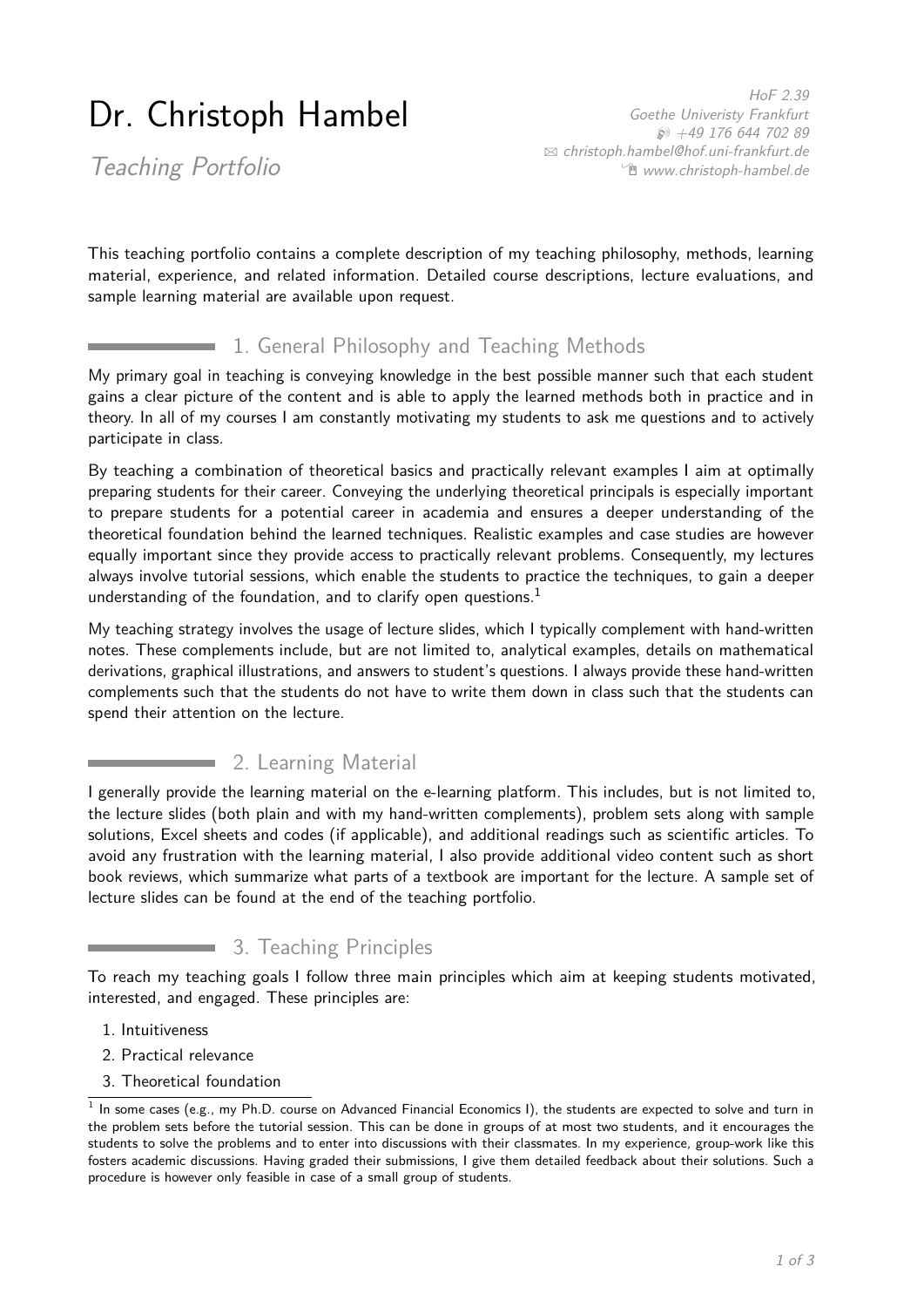I am used to illustrating technical problems with intuitive and practically relevant examples or brief case studies. This allows me to separate theoretical details from economic intuition. The latter is especially important for gaining the big picture of a specific lecture and to successfully attend the course. Putting emphasis on the practical relevance of the problems also involves the implementation of the learned techniques and methods in Excel or a programming language (depending on the level and the learning goal of the course).

However, I do not equate intuitiveness and simplicity. Teaching technical and complicated material in a too simplified manner can create avoidable misunderstandings and confusion. By contrast, understanding a technical problem in finance often requires deep theoretical and mathematical knowledge, which sometimes cannot be abstracted from. Thus, it also depends on whether I teach a graduate or an undergraduate course.

To illustrate this issue in an example, one can consider the well-known Black-Scholes formula for option pricing: This formula can be derived in several different ways. Some of them avoid too technical arguments and allow to grasp the intuition behind the result. Nevertheless, they are mathematically sound and do not oversimplify things. Others are mathematically involved and require deep mathematical knowledge (e.g., partial differential equations, stochastic calculus, change of measure) which cannot be presupposed from bachelor students, but are being taught at the master's or Ph.D. level in order to strengthen the students' theoretical and mathematical abilities.

### 4. Availability and Criticism

To improve the quality of my lectures and tutorials, I take evaluations from students seriously and reflect on both positive and negative aspects. Analyzing my own performance in the lecture hall is a matter of course. I always appreciate constructive criticism about my lectures and tutorials and adopt it to enhance the quality of my teaching.

Although it is not always possible to get personally in touch with all students—more than 200 students attended my bachelor's course on financial derivatives in the previous summer term—I usually set up a forum on the e-learning platform. Students are expected to make use of this offer and put their questions into the forum so that an interactive discussion in between the lectures materializes. I typically comment on the students' questions within 24 hours. In case a question requires a quite lengthy answer, I am used to recording an additional explanatory video and upload it to the e-learning platform.

### 5. Challenges during the Corona Crisis

We are currently facing a pandemic, which is a challenge for all of us. It does not only affect the way we are teaching. I am also aware that this pandemic has a crucial impact on how students are learning, especially when universities had to be closed. Just recording videos cannot be considered to be a sustainable concept for successful teaching and keeping the students interested and motivated.

Thus, I am constantly fostering active participation especially in online lectures and tutorials and I am constantly motivating the students to ask me questions. I am also convinced that offering students additional options such as virtual office hours and Q&A sessions is very important to stay in touch with them and to reduce their frustration level because of the pandemic.

### 6. Teaching Experience

**Service Control** 

During the last decade I have collected a lot of teaching experience being it as a tutor or a lecturer. The following list goes back to 2010 when I started academic teaching at Department of Mathematics of the University of Kaiserslautern.

**Lectures** In recent years I have taught lectures at the Goethe University Frankfurt, its Graduate School for Economics, Finance, and Management (GSEFM) and the Goethe Business School (GBS). In the winter term 2022 I will start teaching at the Tilburg School of Economics and Management (TiSEM).